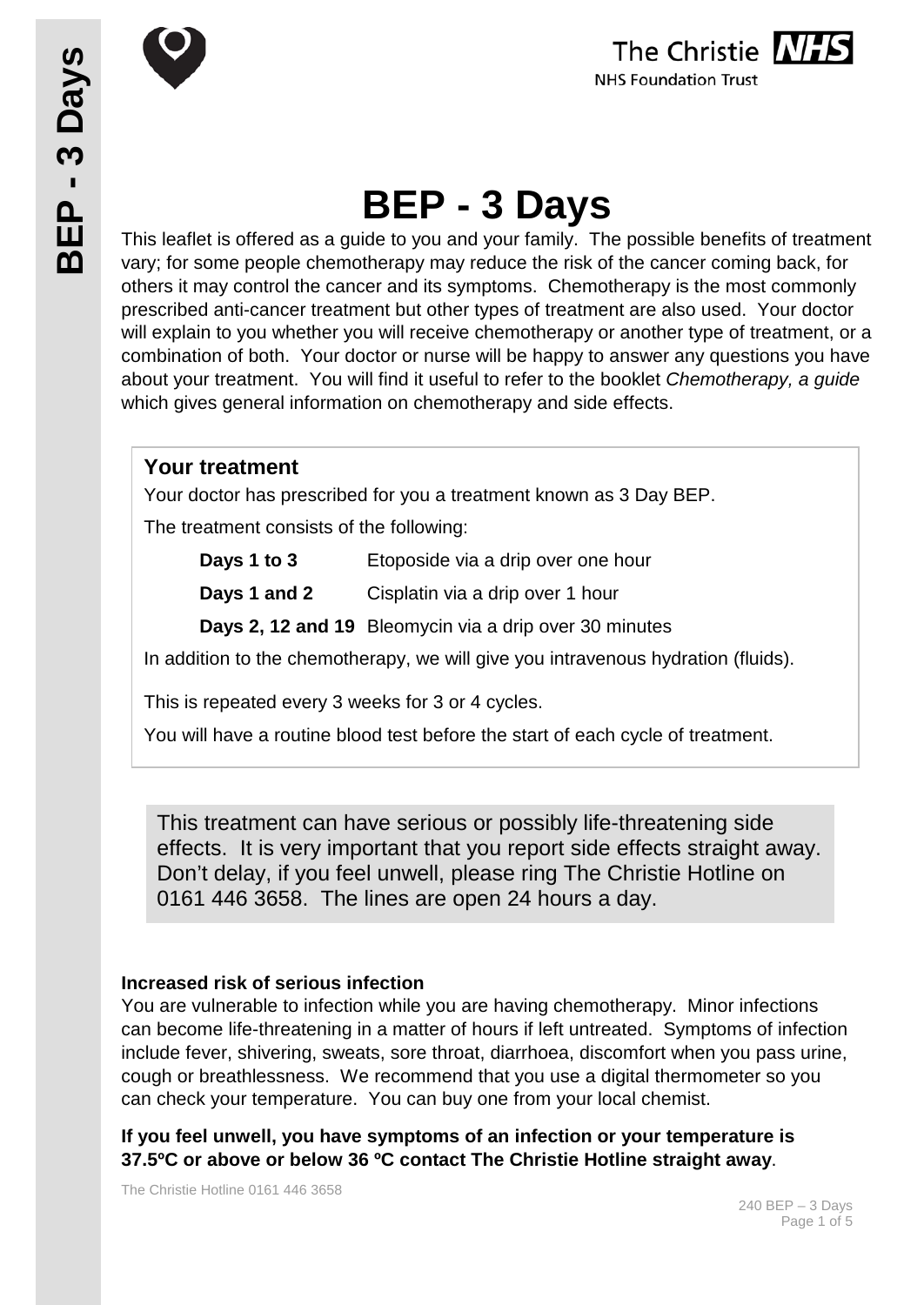# **Possible side effects**

Chemotherapy can cause many different side effects. Some are more likely to occur than others. Everyone is different and not everyone gets all the side effects. Most side effects are usually temporary, but in some rare cases they can be life-threatening. It is important to tell your hospital doctor or nurse about any side effects so they can be monitored and, where possible, treated.

#### **Common side effects (more than 1 in 10)**

#### • **Anaemia (low number of red blood cells)**

While having this treatment you may become anaemic. This may make you feel tired and breathless. Let your doctor or nurse know if these symptoms are a problem. You may need a blood transfusion.

#### • **Bruising or bleeding**

This treatment can reduce the production of platelets which help the blood clot. Let your doctor know if you have any unexplained bruising or bleeding, such as nosebleeds, bloodspots or rashes on the skin, and bleeding gums. You may need a platelet transfusion.

#### • **Nausea and vomiting (sickness)**

The severity of this varies from person to person. Anti-sickness medication may be given along with your chemotherapy to prevent this. You may also be given antisickness tablets to take at home. If you continue to feel or be sick, contact your GP or this hospital, because your anti-sickness medication may need to be changed or increased.

#### • **Lethargy**

Some chemotherapy may make you feel tired and lacking in energy. It can be frustrating when you feel unable to cope with routine tasks. If you do feel tired, take rest and get help with household chores. If necessary, take time off work. Gentle exercise such as walking can be beneficial.

#### • **Tinnitus & high frequency hearing loss**

You may develop tinnitus (ringing in the ears), this sensation should subside when your treatment finishes. Please tell your doctor if this occurs. High frequency hearing loss can also occur with this chemotherapy, this may be permanent.

#### • **Hair loss**

Hair loss is usually total. The hair falls out gradually 10 to 14 days following your first course of treatment. The time scale varies from person to person. Please remember that this is a temporary side effect and your hair will grow back when your treatment is completed. If you would like an appointment with the wig service, this can be arranged for you. Ask the staff for a copy of the *Wig Fitting Service* leaflet.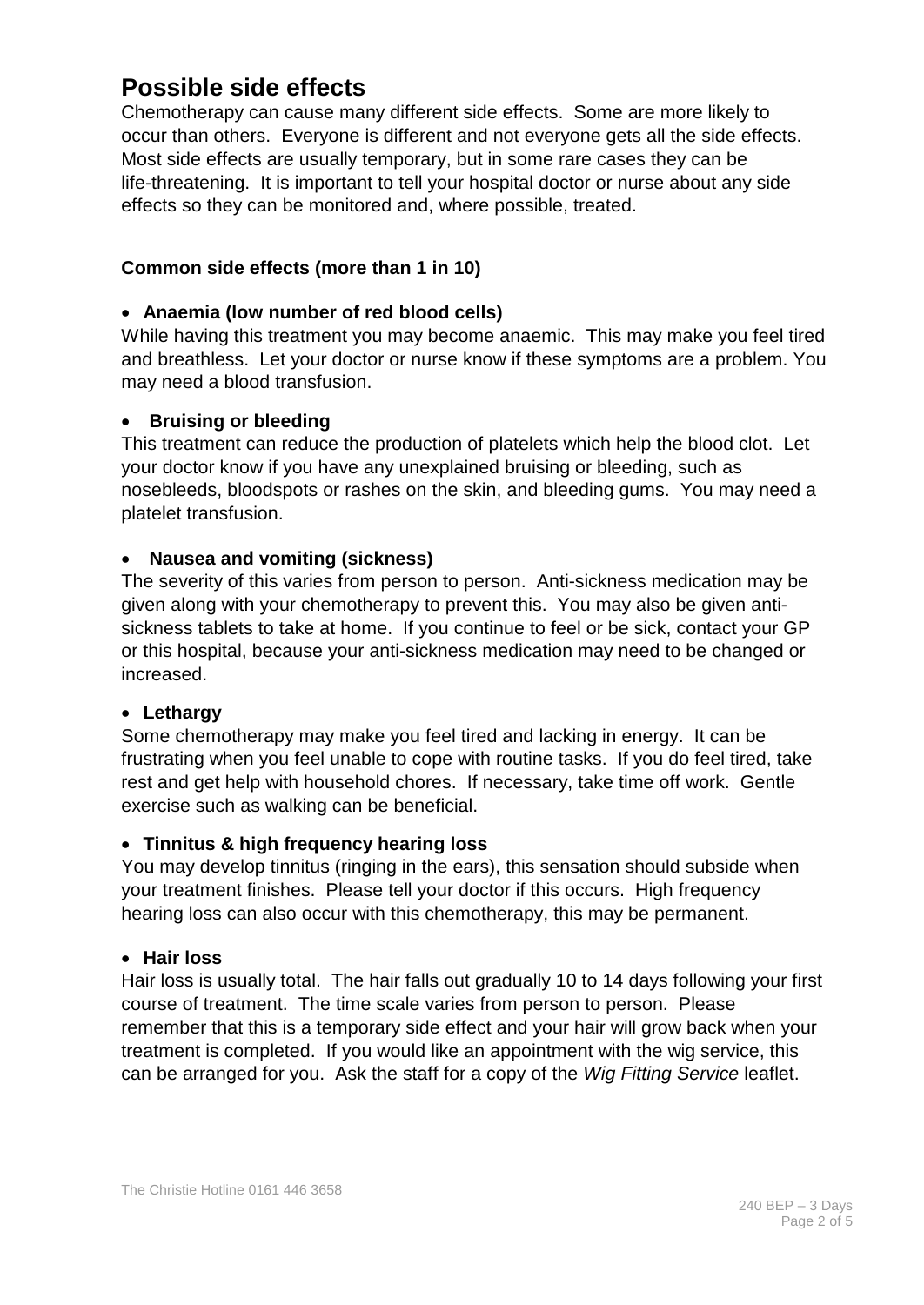#### • **Sore mouth**

Your mouth may become sore or dry, or you may notice small mouth ulcers during this treatment. Drinking plenty of fluids and cleaning your teeth regularly and gently with a soft toothbrush can help to reduce the risk of this happening. We can prescribe a mouthwash for you to use during treatment. You can dilute this with water if your mouth is sore. Ask your doctor or nurse for further advice. There is also general mouth care information in the chemotherapy booklet. If you continue to have a sore mouth, please contact The Christie Hotline.

#### • **Strange taste**

Occasionally during treatment you may experience a strange taste, sometimes described as metallic or bitter. A strongly flavoured sweet or mint will help to disguise this.

#### • **Diarrhoea**

If this becomes a problem while you are having treatment, anti-diarrhoea tablets can be bought from a pharmacy or prescribed by your GP for a temporary period until this is resolved. If the problem persists contact this hospital. **If you develop severe diarrhoea it is important to contact this hospital straightaway as this may be a sign of a serious infection. Don't delay!**

#### • **Skin changes**

If the skin on your **hands and feet becomes sore and fingertips dry and cracked,** contact the hospital straightaway. Tablets and cream can be prescribed to help you. Also, try and keep your hands and feet cool and if possible uncovered, or wear loosefitting cotton socks. You may also develop **ridging of the nails,** this will go when treatment finishes. Some chemotherapy can make **your skin more sensitive to the sun** than usual. Sit in the shade, avoid too much sun and use a high factor sunblock cream. Asian and African-Caribbean people may develop noticeable light patches on their skin.

#### • **Tingling & numbness in the fingers or toes**

This is only usually mild and temporary. Please report these symptoms to your doctor on your next hospital visit. On rare occasions, this may be permanent.

#### • **Flu-like symptoms**

One of your drugs called bleomycin may cause flu-like symptoms such as fever, aches and pains and shivering about 3 to 5 hours after it is given. These symptoms are temporary and should go within 12 to 24 hours. Paracetamol will help. If your symptoms are particularly severe, tell your doctor on your next visit.

#### • **Kidney function**

Some chemotherapy such as cisplatin can affect your kidneys. It is important to monitor how your kidneys are working while you are having treatment.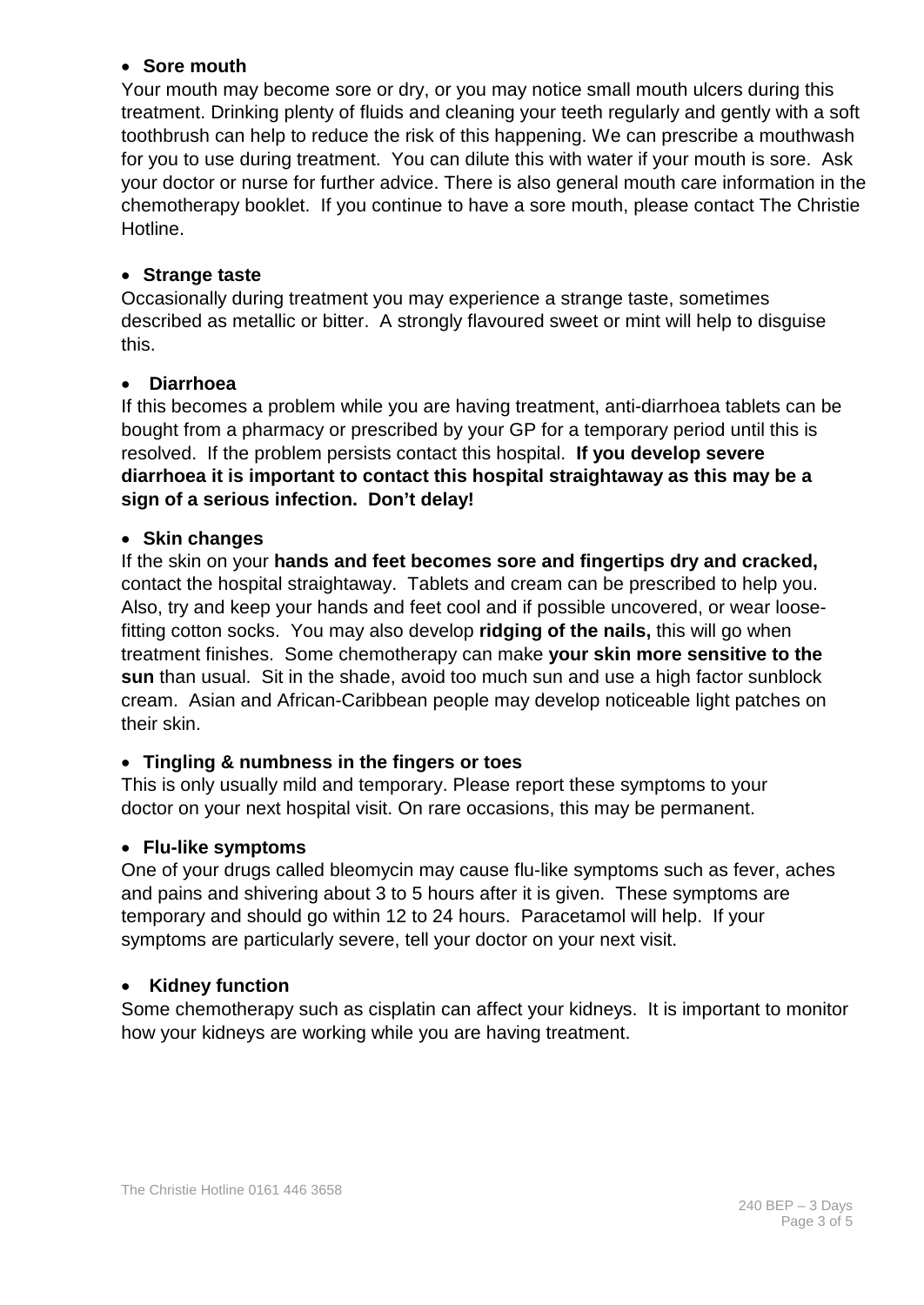#### **Uncommon side effects (less than 1 in 10)**

#### • **Lung function**

Bleomycin may cause some changes to your lung tissue. You may not be aware of these changes but because of this potential side effect, we will test your lung function both before and after your treatment. **Please report any cough or breathlessness to your doctor without delay.**

#### • **Herbal medicine**

Some herbal medicine including St John's Wort can affect the chemotherapy. You should let your doctor or nurse know if you are taking any herbal medication, complementary or alternative medicines, including vitamins, minerals and medicines purchased over-the-counter.

• **Extravasation** is when chemotherapy leaks outside the vein. If you develop redness, soreness or pain at the injection site **at any time** please let us know straight away.

#### **Serious and potentially life threatening side effects**

In a small proportion of patients chemotherapy can result in very severe side effects which may rarely result in death. The team caring for you will discuss the risk of these side effects with you.

# **Sex, contraception & fertility**

**Protecting your partner and contraception:** We recommend that you or your partner use a condom during sexual intercourse while you are having the course of chemotherapy. Chemotherapy is dangerous to unborn babies and this will also protect you and your partner from any chemotherapy drugs that may be present in semen and in the vagina. If you suspect that you may be pregnant please tell your doctor immediately.

**Fertility:** This chemotherapy may affect your ability to have children. Your doctor or nurse should have discussed this with you. If not, please ask them before you start treatment.

## **Late side effects**

Some side effects may become evident only after a number of years. In reaching any decision with you about treatment, the potential benefit you receive from treatment will be weighed against the risks of serious long term side effects to the heart, lungs, kidneys and bone marrow. With some drugs there is also a small but definite risk of developing another cancer. If any of these problems specifically applies to you, the doctor will discuss these with you and note this on your consent form.